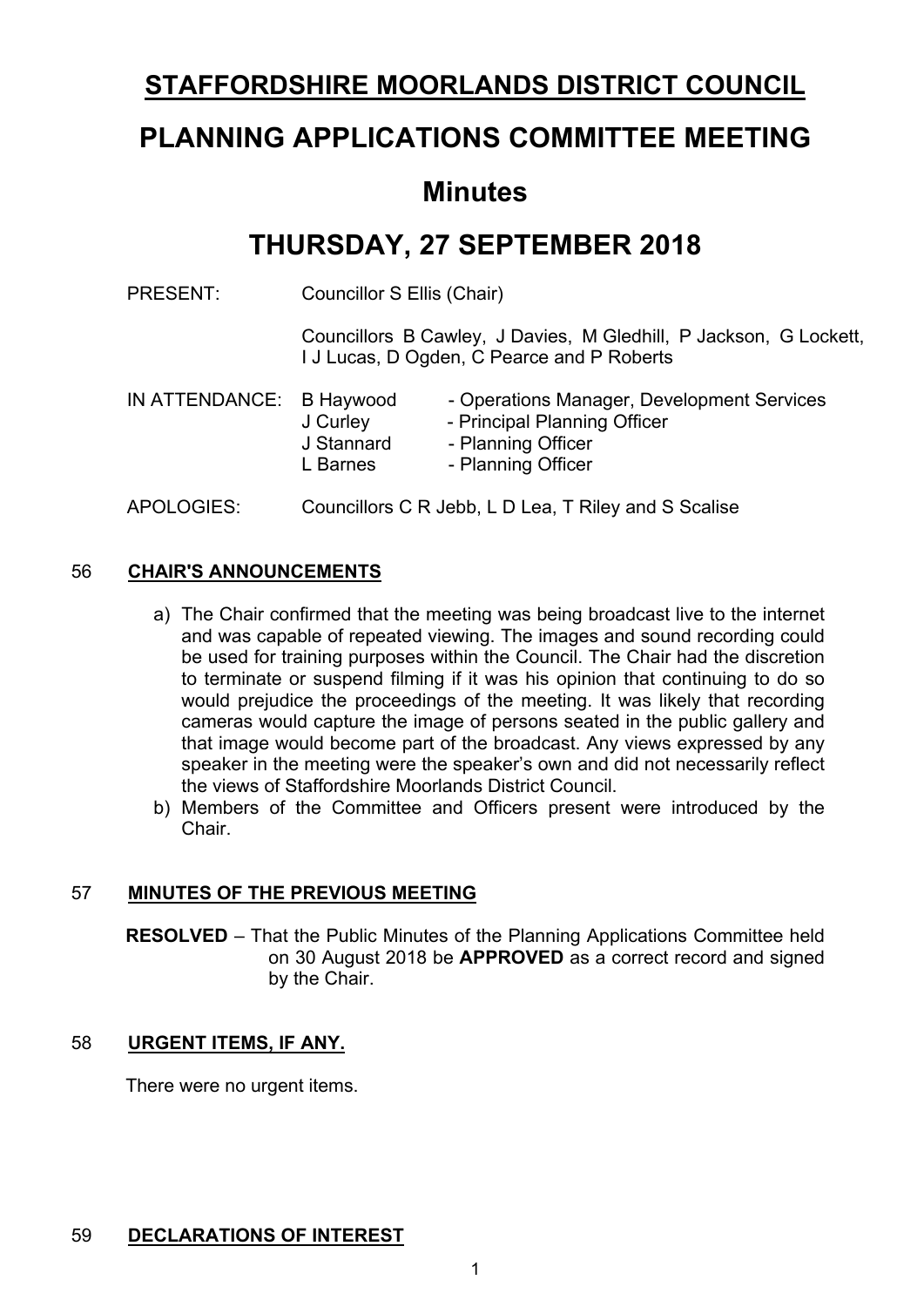The following declarations were made at this point unless otherwise stated:-

| <b>Agenda Item</b>                                                                           | <b>Member Declaring</b><br><b>Interest</b>                                                        | <b>Nature of Interest</b>                                                                                  |
|----------------------------------------------------------------------------------------------|---------------------------------------------------------------------------------------------------|------------------------------------------------------------------------------------------------------------|
| Agenda Item 6-                                                                               | Cllrs. Ellis                                                                                      | "Other" – Knows speaker                                                                                    |
| SMD/2018/0046-<br>Land adjacent to GKN<br>Driveline, Higher<br>Woodcroft, Leek               | Cllr. Lockett                                                                                     | "Other" - Knows speaker &<br>is Ward Councillor,<br>Lobbied - No response<br>issued                        |
| Agenda Item 7 -<br>SMD/2018/0316-                                                            | Cllr. Roberts                                                                                     | "Other" – Member of same<br><b>Methodist Circuit</b>                                                       |
| Former Lask Edge<br>Methodist Church,<br>Lask Edge                                           | Cllr. Pearce                                                                                      | "Other" – Knows speaker<br>(declared when item<br>discussed)                                               |
| Agenda Item 8-<br>SMD/2018/0234-<br>Fole Dairy, Uttoxeter<br>Road, Fole                      | Cllrs. Cawley, Davies,<br>Ellis, Gledhill, Jackson,<br>Lockett, Lucas, Ogden,<br>Pearce & Roberts | "Other" – Speaker is a fellow<br><b>District Councillor</b>                                                |
| Agenda Item 9-<br>SMD/2017/0660-<br>Land at Cecilly Mill,                                    | Cllrs. Cawley, Davies,<br>Ellis, Gledhill, Jackson,<br>Lockett, Lucas, Ogden,<br>Pearce & Roberts | "Other" – Speaker is a fellow<br><b>District Councillor and</b><br>adjacent land owned by<br><b>SMDC</b>   |
| Oakamoor Road,<br>Cheadle                                                                    | Cllrs. Ellis & Jackson                                                                            | "Other" – Adjacent land<br>managed by Cheadle Town<br>Council, of which they are<br>members                |
|                                                                                              | Cllr. Pearce                                                                                      | <b>Disclosable Pecuniary</b><br>Interest - A relation owns<br>land adjacent                                |
| Agenda Item 10 -<br>SMD/2018/0443 - Land<br>south-east of A521/A50<br>By-Pass, Blythe Bridge | Cllrs. Cawley, Davies,<br>Ellis, Gledhill, Jackson,<br>Lockett, Lucas, Ogden,<br>Pearce & Roberts | "Other" – Speaker is a fellow<br><b>District Councillor</b>                                                |
|                                                                                              | Cllr. Roberts                                                                                     | "Other" – 2 Speakers known<br>through Parish Assembly                                                      |
| Agenda Item 11 -<br>SMD/2018/0389-<br><b>Bluebell Barn, Church</b><br>Bank, Oakamoor         | Cllr. Lucas                                                                                       | "Other" – Took part in<br>discussions at Oakamoor<br>Parish Council, and<br>Lobbied - No response<br>given |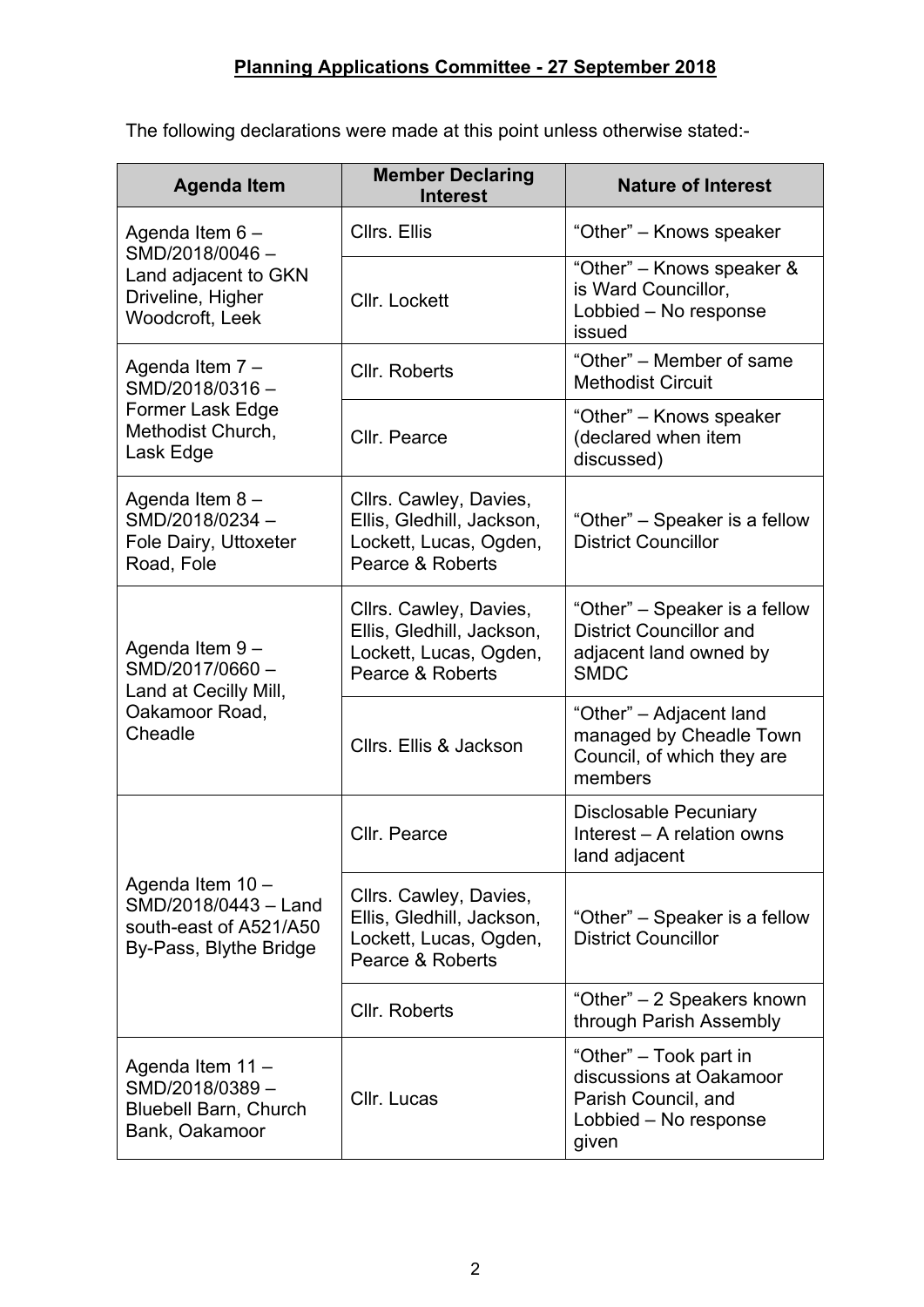| <b>Agenda Item</b>                                                                 | <b>Member Declaring</b><br><b>Interest</b>                                                        | <b>Nature of Interest</b>                                     |
|------------------------------------------------------------------------------------|---------------------------------------------------------------------------------------------------|---------------------------------------------------------------|
|                                                                                    | Cllrs. Ellis, Pearce &<br><b>Roberts</b>                                                          | "Other" – Members of the<br><b>Conservation Liaison Panel</b> |
| Agenda Item 13 -<br>SMD/2018/0434-<br><b>Heather Hills, Birchall</b><br>Lane, Leek | Cllrs. Cawley, Davies,<br>Ellis, Gledhill, Jackson,<br>Lockett, Lucas, Ogden,<br>Pearce & Roberts | "Other" – Speaker is a fellow<br><b>District Councillor</b>   |

### 60 **SMD/2018/0046 - LAND ADJACENT TO GKN DRIVELINE LTD, HIGHER WOODCROFT, LEEK**

## **FULL APPLICATION FOR THE ERECTION OF 24 DWELLINGS FOR HOSTDAY LTD.**

(Report recommended Refusal)

*(Councillors Ellis and Lockett had declared "other" interests, Councillor Lockett had declared a lobbying interest.)*

**RECEIVED** – Representations from the undermentioned speakers:-

#### **Against the application:**

| Mr. Ian Wain            | $\sim$                   | Objector |
|-------------------------|--------------------------|----------|
| Mrs. Linda Demaid-Jones | $\overline{\phantom{0}}$ | Objector |
| Mr. Mark Hall           | $\sim$                   | Objector |

#### **For the application:**

| Mr. Andrew Dukesell      | $\overline{\phantom{0}}$ | <b>Applicant's Agent</b> |
|--------------------------|--------------------------|--------------------------|
| Mr. Alan Corinaldi-Knott | $\overline{\phantom{0}}$ | Applicant's Agent        |

- NOTED 1. Late Representations Report (LRR) contained comments from SMDC Trees & Woodlands Officer and SCC Highway Authority. Also further reason for refusal regarding an adverse impact on existing trees and that the 1<sup>st</sup> reason for refusal be amended to include the additional amenity issues arising from trees. Further reason for refusal to be added providing the overall balance of issues were required by para 11 of the NPPF.
	- 2. Large-scale photograph of the site dated 1984 handed to the Chair by the Applicant's Agent.
	- 3. Members felt that an alternative access to the site possibly from the old gas works site on Newcastle Road – would be preferable.

**RESOLVED** – That the application be **REFUSED** for the reasons and based on the policies contained in the report, together with the additional and amended reasons as stated above.

(Proposed by Councillor Lockett and Seconded by Councillor Roberts.)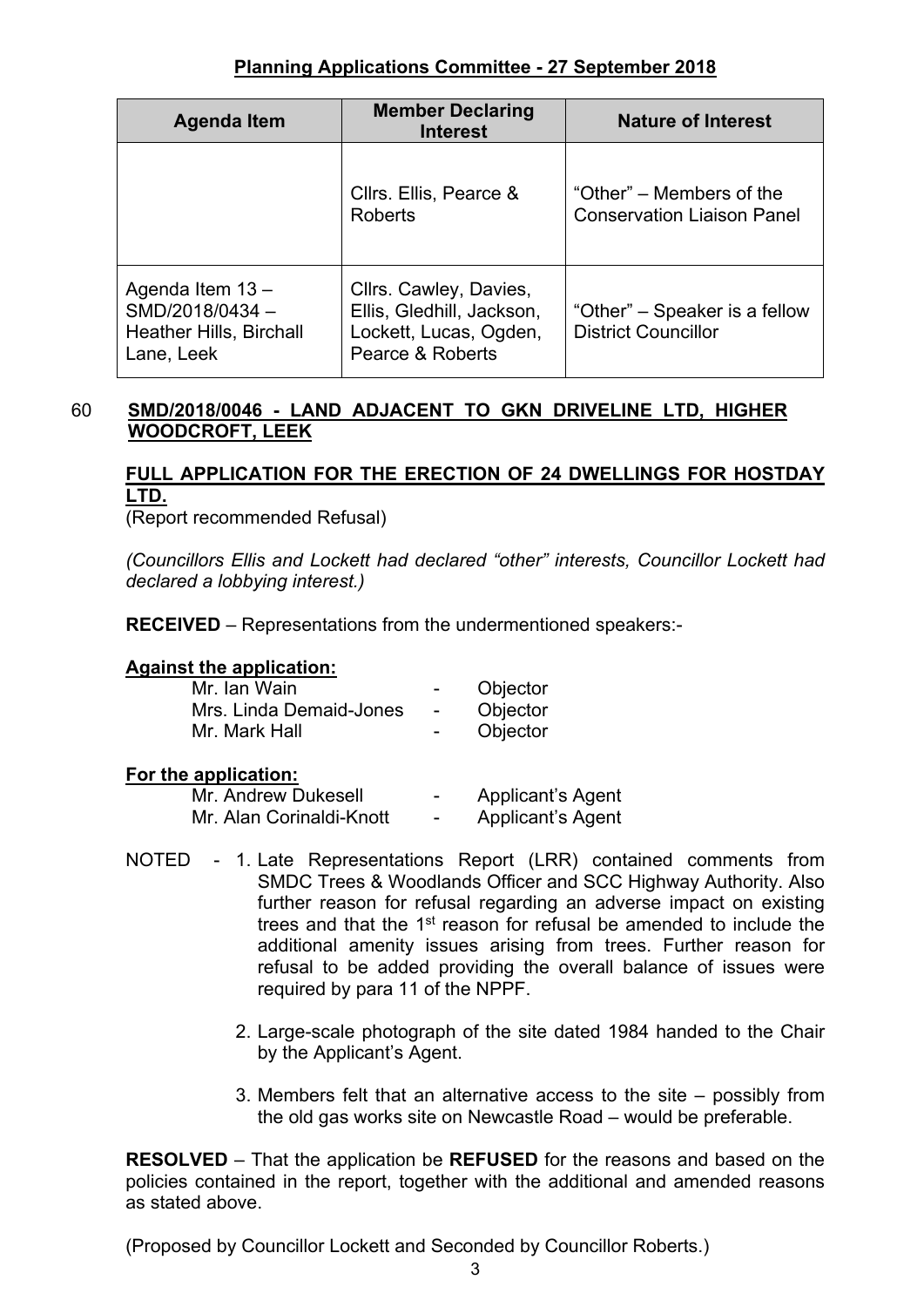## 61 **SMD/2018/0316 - FORMER LASK EDGE METHODIST CHURCH, COWALLMOOR LANE, LADYMOOR GAGE, LASK EDGE**

## **PROPOSED CHANGE OF USE FROM PLACE OF WORSHIP (D1) TO RESIDENTIAL DWELLING (C1) FOR DANE AND TRENT METHODIST CHURCH**

(Report recommended Approval)

*(Councillor Roberts had declared an "other" interest. Councillor Pearce declared an "other" interest at this point in the meeting.)*

**RECEIVED** – Representations from the undermentioned speakers:-

### **Against the application:**

| Mr. Roger Ball | Objector |
|----------------|----------|
| Mr. Eric Pye   | Objector |

### **For the application:**

Ms. Alicia Bowers-Smith - Architect

- NOTED 1. LRR contained revised Location and Block Plan, Legal Advice regarding a conflict with consecrated ground – deemed not material to a change of use application and Officer comment regarding the revised site boundary (red edge) being consistent with the revised site layout.
	- 2. Architect confirmed that the land is not consecrated.
	- 3. Officer discretion regarding roof lights only to be included where there was no other light source.

**RESOLVED** – 1. That the application be **APPROVED** for the reasons and based on the policies contained in the report.

2. That in the event of any changes being needed to the wording of the Committee's decision (such as to delete, vary or add conditions / informatives / planning obligations or reasons for approval / refusal) prior to the decision being issued, the Operations Manager – Development Services be delegated authority to do so in consultation with the Chair of the Planning Applications Committee, provided that the changes do not exceed the substantive nature of the committee's decision.

(Proposed by Councillor Davies and Seconded by Councillor Lockett.)

## 62 **SMD/2018/0234 - FOLE DAIRY, UTTOXETER ROAD, FOLE**

#### **OUTLINE APPLICATION FOR RESIDENTIAL DEVELOPMENT, MEANS OF ACCESS, ANCILLARY WORKS AND SITE REMEDIATION FOR CB COLLIER FD LTD.**

(Report recommended Approval)

*(All Councillors present had declared "other" interests.)*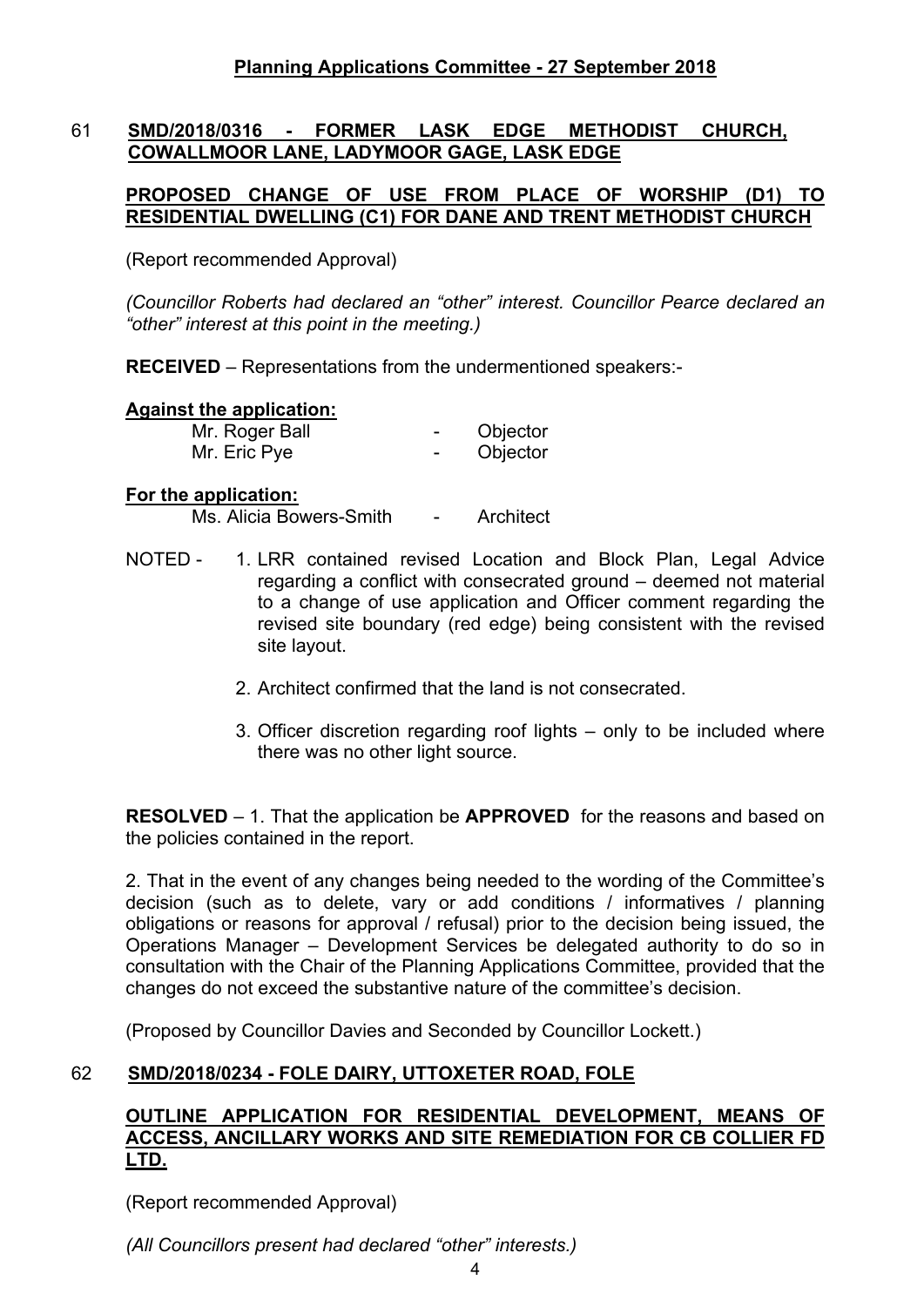**RECEIVED** – Representations from the undermentioned speakers:-

#### **For the application:**

| Mrs. Jane Hare             | $\sim$ | Supporter                         |
|----------------------------|--------|-----------------------------------|
| <b>CIIr. Keith Flunder</b> | $\sim$ | <b>Checkley Parish Councillor</b> |
| Mr. Patrick Downes         | $\sim$ | Applicant's Agent                 |

- NOTED 1. LRR contained comments though not objections from Trees & Woodlands Officer and Environment Agency (EA). Recommendation for further tree and hedge protection conditions, condition 5 to refer to the submitted Landscaping Strategy as well as the DAS, EA's amended flood risk condition be added and that an informative be added regarding shortcomings with the illustrative plan.
	- 2. Agent confirmed that the culvert and a pre-existing cross-drain were to be cleared.
	- 3. Members requested that S.106 money should go towards the playing fields nearest Tean.

**RESOLVED** – 1. That the application be **APPROVED** for the reasons and based on the policies contained in the report, subject to a Section 106 Agreement and the conditions and informatives contained in the report and the additional and amended conditions and informative stated above.

2. That in the event of any changes being needed to the wording of the Committee's decision (such as to delete, vary or add conditions / informatives / planning obligations or reasons for approval / refusal) prior to the decision being issued, the Operations Manager – Development Services be delegated authority to do so in consultation with the Chair of the Planning Applications Committee, provided that the changes do not exceed the substantive nature of the committee's decision.

(Proposed by Councillor Pearce and Seconded by Councillor Cawley )

## 63 **SMD/2017/0660 - LAND AT CECILLY MILL, OAKAMOOR ROAD, CHEADLE**

### **OUTLINE PERMISSION WITH SOME MATTERS RESERVED (EXCEPT ACCESS) FOR RESIDENTIAL DEVELOPMENT OF UP TO 121 DWELLINGS FOR MR. JAMES INGESTRE.**

(Report recommended Approval)

*(All Councillors had declared "other" interests.)*

**RECEIVED** – Representations from the undermentioned speakers:-

## **Against the application:**

Cllr. Peter Wilkinson - Ward Councillor

Miss Sharon Roberts had registered to speak against the application but was unable to attend through illness.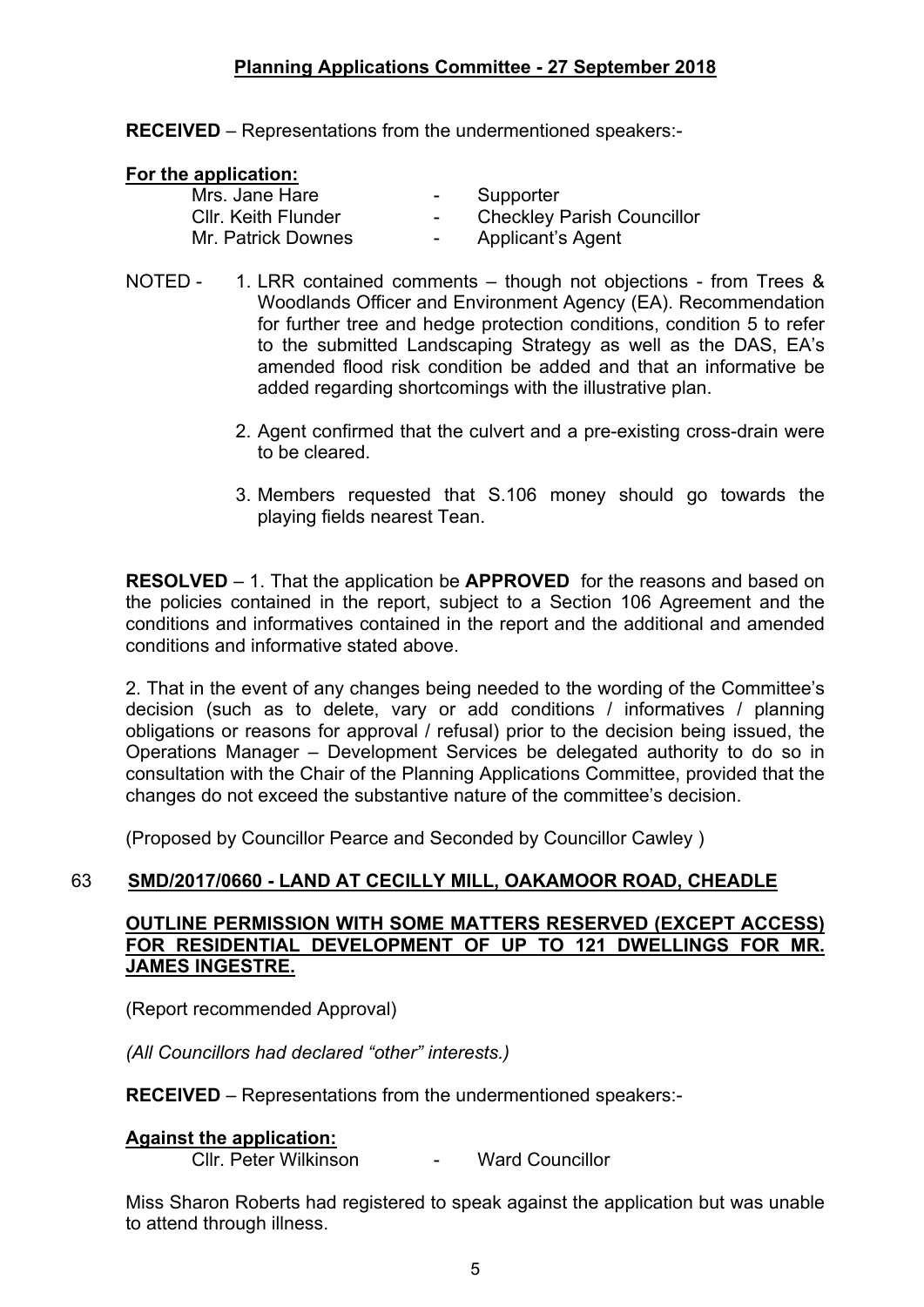### **For the application:**

Mr. Jim Malkin **-** Applicant's Agent

Mr. James Ingestre and Mr. Mark Devenish had registered to speak in favour of the application, but attended solely to answer any specific questions raised.

- NOTED 1. LRR contained 1 further  $3<sup>rd</sup>$  party objection, comments from the developer and a request from Officers requesting delegated authority be given to agree the final percentage of affordable housing.
	- 2. Concerns expressed regarding a buffer zone for Cecilly Brook.
	- 3. Confirmation given that NPPF allowed site viability to be taken into account when calculating the percentage of affordable housing.
	- 4. Members requested that the open space contribution be directed to Churchill Road Recreation Ground.
	- 5. Informatives requested regarding site layout in advance of future detailed application(s) – road layout to avoid rat-runs, parking to be designated rather than shared and an additional access to be created to the Churchill Road Recreation Ground.

**RESOLVED** – 1. That the application be **APPROVED** for the reasons and based on the policies contained in the report, subject to a Section 106 Agreement and the conditions contained in the report and the informatives referred to above.

2. That in the event of any changes being needed to the wording of the Committee's decision (such as to delete, vary or add conditions / informatives / planning obligations or reasons for approval / refusal) prior to the decision being issued, the Operations Manager – Development Services be delegated authority to do so in consultation with the Chair of the Planning Applications Committee, provided that the changes do not exceed the substantive nature of the committee's decision.

(Proposed by Councillor Roberts and Seconded by Councillor Cawley.)

## 64 **SMD/2018/0443 - LAND SOUTH EAST OF A521/A50 BLYTHE BRIDGE BY-PASS**

**RESERVED MATTERS APPLICATION FOR THE PHASE 2 ACCESS ROAD AND ASSOCIATED INFRASTRUCTURE INCLUDING DRAINAGE TO SERVE THE ROAD, TREE REMOVAL, LEVELS, LANDSCAPING, SAFEGUARDING AREA, GREAT CRESTED NEWT MIGRATION PURSUANT TO PLANNING APPLICATION 11/00405/REM FOR MRS. L. BISBEY, ST MODWEN HOMES**

(Report recommended Approval)

*(Councillor Pearce had declared a disclosable pecuniary interest and left the room, taking no part in the discussion or vote. All Councillors had declared "other" interests.)*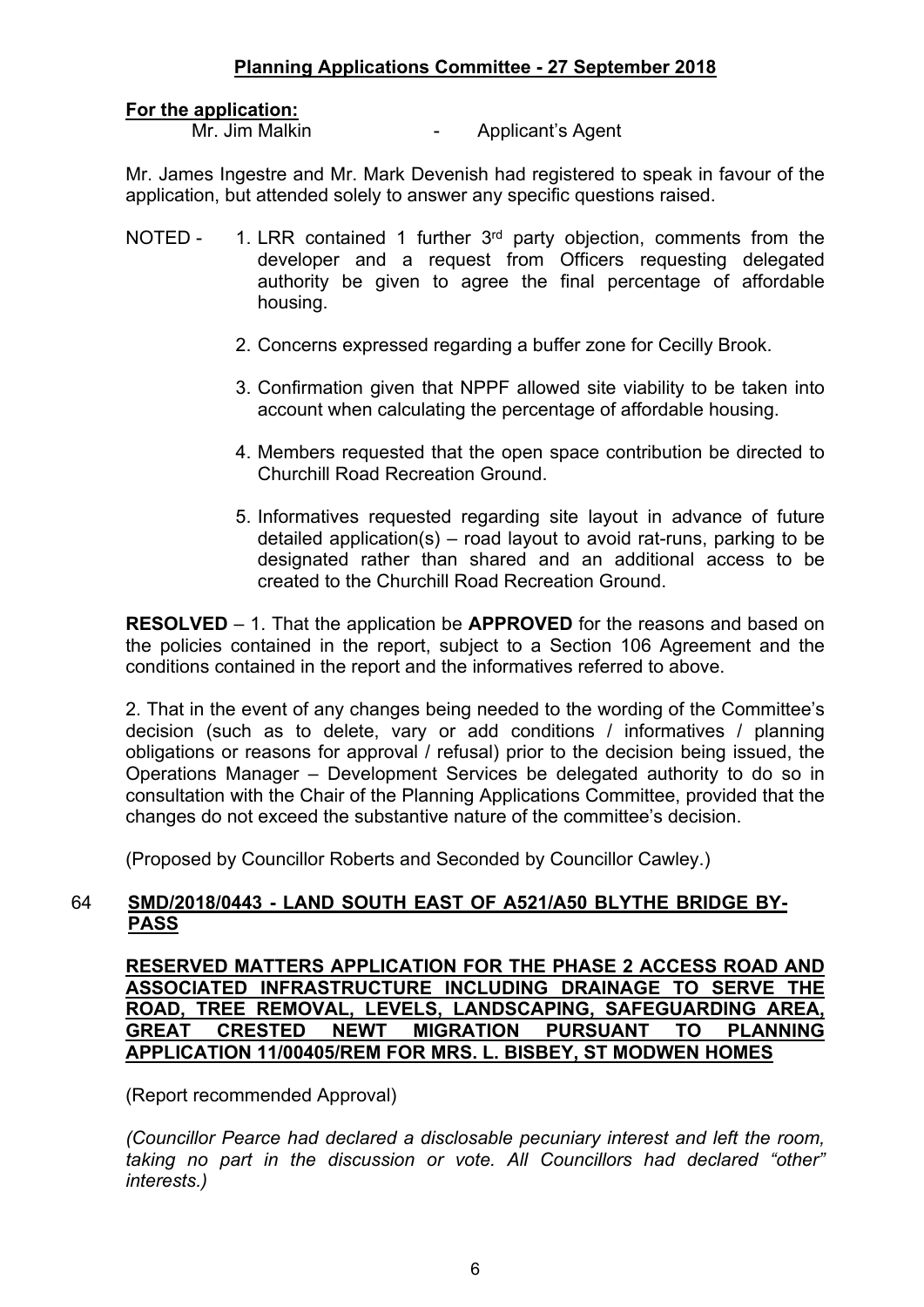**RECEIVED** – Representations from the undermentioned speakers:-

#### **Against the application:**

| Cllr. Gordon Winfield | $\sim$ 100 $\mu$ | <b>Draycott Parish Councillor</b> |
|-----------------------|------------------|-----------------------------------|
| Mr. John Clarke       | $\sim$ 100 $\mu$ | Objector                          |
|                       |                  |                                   |

#### **For the application:**

| <b>CIIr. Keith Flunder</b> | $\overline{\phantom{0}}$ | <b>Ward Councillor</b>   |
|----------------------------|--------------------------|--------------------------|
| Ms. Joanne Russell         | -                        | <b>Applicant's Agent</b> |

- NOTED 1. LRR contained ecology comments regarding hedgerows and Great Crested Newts, comments regarding the Landscaping scheme (deemed acceptable after LRR produced).
	- 2. Application was to extend the 'spine' road to serve all phases for the site.
	- 3. Speaker requested a Masterplan for the area. Applicant's Agent confirmed that they were 'putting in the building blocks to ensure one could come forward'.
	- 4. Additional condition requested regarding ecology.

**RESOLVED** – 1. That the application be **APPROVED** for the reasons and based on the policies contained in the report, subject to the conditions contained in the report and the additional condition referred to above.

2. That in the event of any changes being needed to the wording of the Committee's decision (such as to delete, vary or add conditions / informatives / planning obligations or reasons for approval / refusal) prior to the decision being issued, the Operations Manager – Development Services be delegated authority to do so in consultation with the Chair of the Planning Applications Committee, provided that the changes do not exceed the substantive nature of the committee's decision.

(Proposed by Councillor Cawley and Seconded by Councillor Ellis.)

## 65 **SMD/2018/0389 - BLUEBELL BARN, CHURCH BANK, OAKAMOOR**

## **PROPOSED EXTENSION TO FORM GROUND FLOOR BEDROOM AND WETROOM FOR A DISABLED PERSON FOR MR. & MRS. ARNOLD**

(Report recommended Refusal)

*(Councillor Lucas had declared an "other" interest and chose to leave the room, taking no part in the discussion or vote. All other Councillors had declared "other" interests. Councillor Lucas had declared a Lobbying interest.)*

**RECEIVED** – Representations from the undermentioned speakers:-

### **For the application:**

| $\sim$ | <b>Applicant's Agent</b>    |
|--------|-----------------------------|
|        | Supporter                   |
| $\sim$ | <b>Applicant's Daughter</b> |
|        |                             |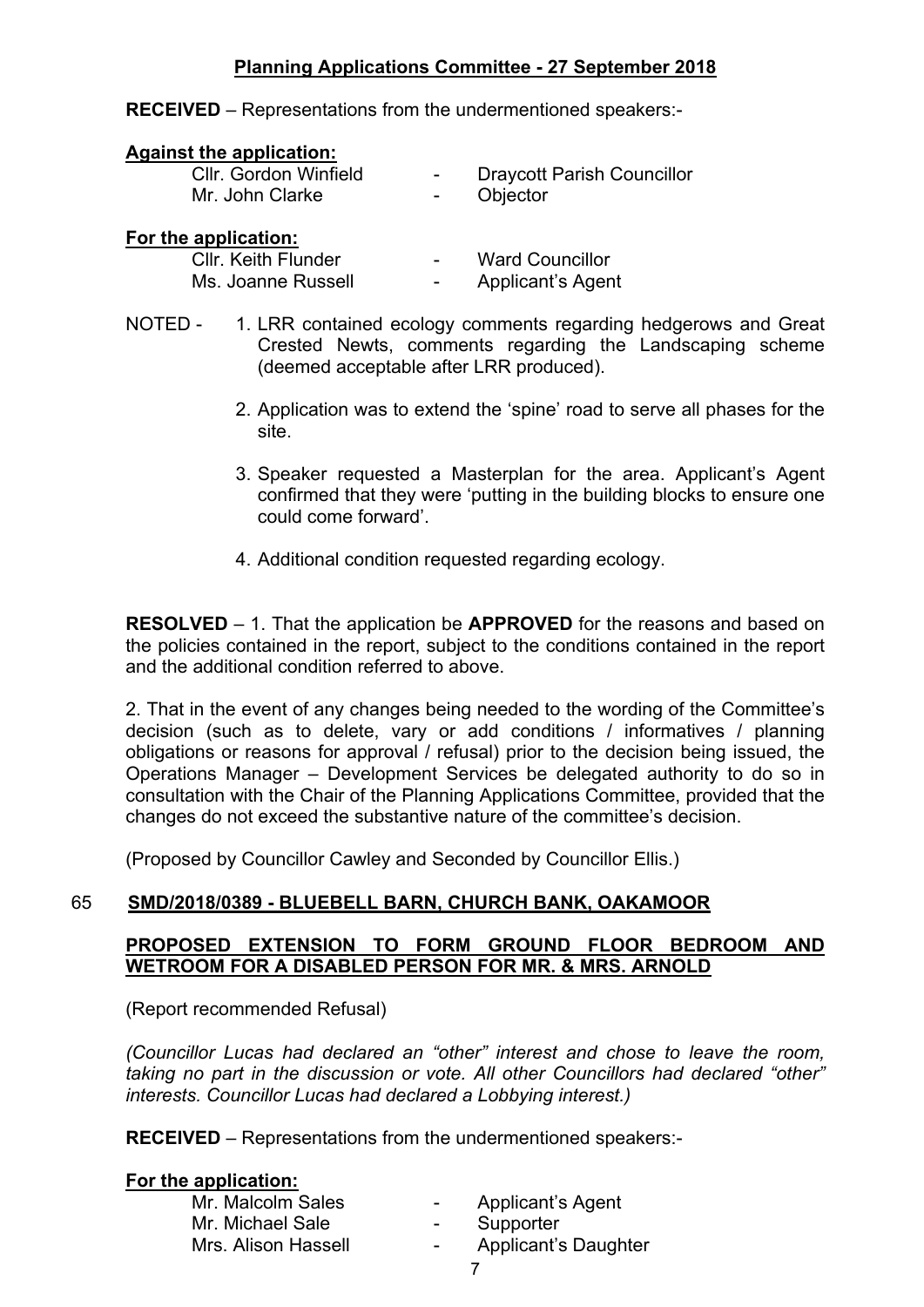- NOTED 1. LRR contained 1 letter of support and a 52 signature petition by local residents in support of the application.
	- 2. Confirmed that the relevant test was Harm to the Heritage Asset Vs public benefit.
	- 3. Members felt that a 'linear' extension would be preferable as the proposed side extension went against the character of the building.

**RESOLVED** – That the application be **REFUSED** for the reasons and based on the policies contained in the report.

(Proposed by Councillor Roberts and Seconded by Councillor Davies.)

## 66 **SMD/2018/0110 - WEST WINDS, CHEDDLETON ROAD, LEEK**

### **OUTLINE APPLICATION FOR THE CHANGE OF USE OF THE REAR GARDEN AREAS TO 2 No. RESIDENTIAL BUILDING PLOTS WITH NEW ACCESS FOR MR. & MRS. BEARDMORE**

(Report recommended Approval)

**RECEIVED** – Representations from the undermentioned speakers:-

### **Against the application:**

| Mrs. Elaine Wheeldon | $\overline{\phantom{a}}$ | Objector |
|----------------------|--------------------------|----------|
| Mr. Alan Thorpe      | $\overline{\phantom{0}}$ | Objector |
| Mr. Alan Challinor   | $\overline{\phantom{0}}$ | Objector |

- NOTED 1. Speakers stated that there was no right to use the access road. Legal Advisor confirmed that this was a civil matter and not a material planning consideration.
	- 2. A condition was requested removing permitted development rights.

**RESOLVED** – 1. That the application be **APPROVED** for the reasons and based on the policies contained in the report, subject to the conditions contained in the report and the additional condition referred to above.

2. That in the event of any changes being needed to the wording of the Committee's decision (such as to delete, vary or add conditions / informatives / planning obligations or reasons for approval / refusal) prior to the decision being issued, the Operations Manager – Development Services be delegated authority to do so in consultation with the Chair of the Planning Applications Committee, provided that the changes do not exceed the substantive nature of the committee's decision.

(Proposed by Councillor Lockett and Seconded by Councillor Ellis.)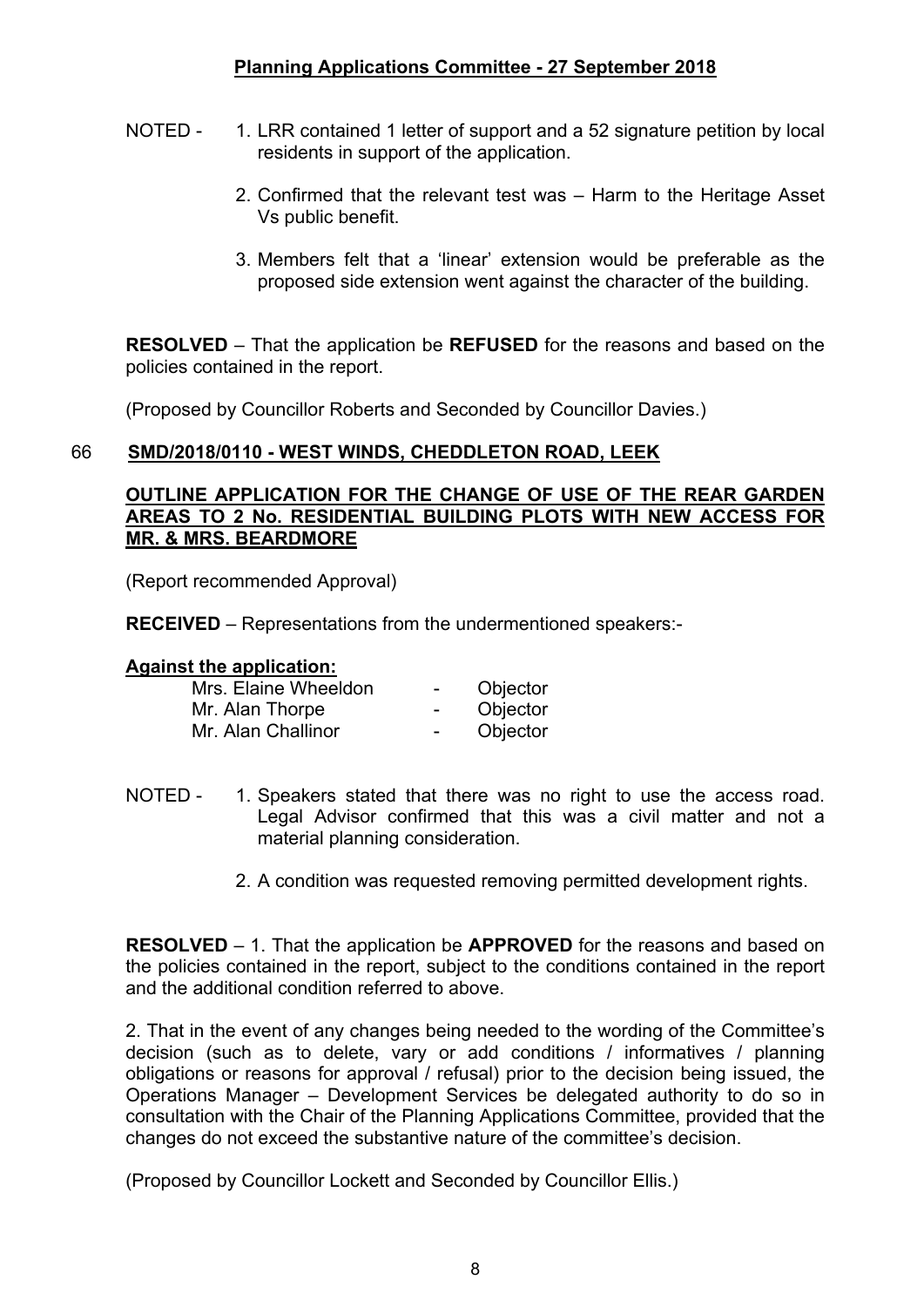### 67 **SMD/2018/0434 - HEATHER HILLS, BIRCHALL LANE, LEEK**

### **SIDE EXTENSION TO GARAGE AND EXTENSION OF GARAGE ROOF TO FORM STUDIO SPACE ABOVE FOR MR. & MRS. BINNS**

(Report recommended Approval)

*(All Councillors had declared "other" interests.)*

**RECEIVED** – Representations from the undermentioned speakers:-

#### **Against the application:**

| Dr. David Adams  | Objector |
|------------------|----------|
| Cllr. Gill Heath | Objector |

- NOTED 1. LRR contained comments from Trees & Woodlands Officer no objections.
	- 2. Speakers expressed concerns with the glazing on the gable end leading to light & noise pollution, with a resulting loss of privacy.
	- 3. Officer confirmed that separation distances were well in excess of those required. Existing boundary treatments were sufficient to prevent overlooking.

**RESOLVED** – That the application be **APPROVED** for the reasons and based on the policies contained in the report, subject to the conditions and informative contained in the report.

(Proposed by Councillor Lockett and Seconded by Councillor Davies.)

### 68 **SMD/2018/0448 - 112 DRAYCOTT ROAD, UPPER TEAN**

### **RESERVED MATTERS APPLICATION FOR ONE DWELLING APPROVED UNDER OUTLINE PERMISSION SMD/2016/0511 FOR MR. MARK HAMMOND**

(Report recommended Approval)

- NOTED 1. LRR contained comments from the Trees & Woodlands Officer no objection.
	- 2. Application brought to Committee as the applicant is related to Cllr. Julie Bull.
	- 3. Additional condition requested for removal of Permitted Development Rights.

**RESOLVED** – 1. That the application be **APPROVED** for the reasons and based on the policies contained in the report, subject to the conditions and informatives contained in the report and the additional condition referred to above.